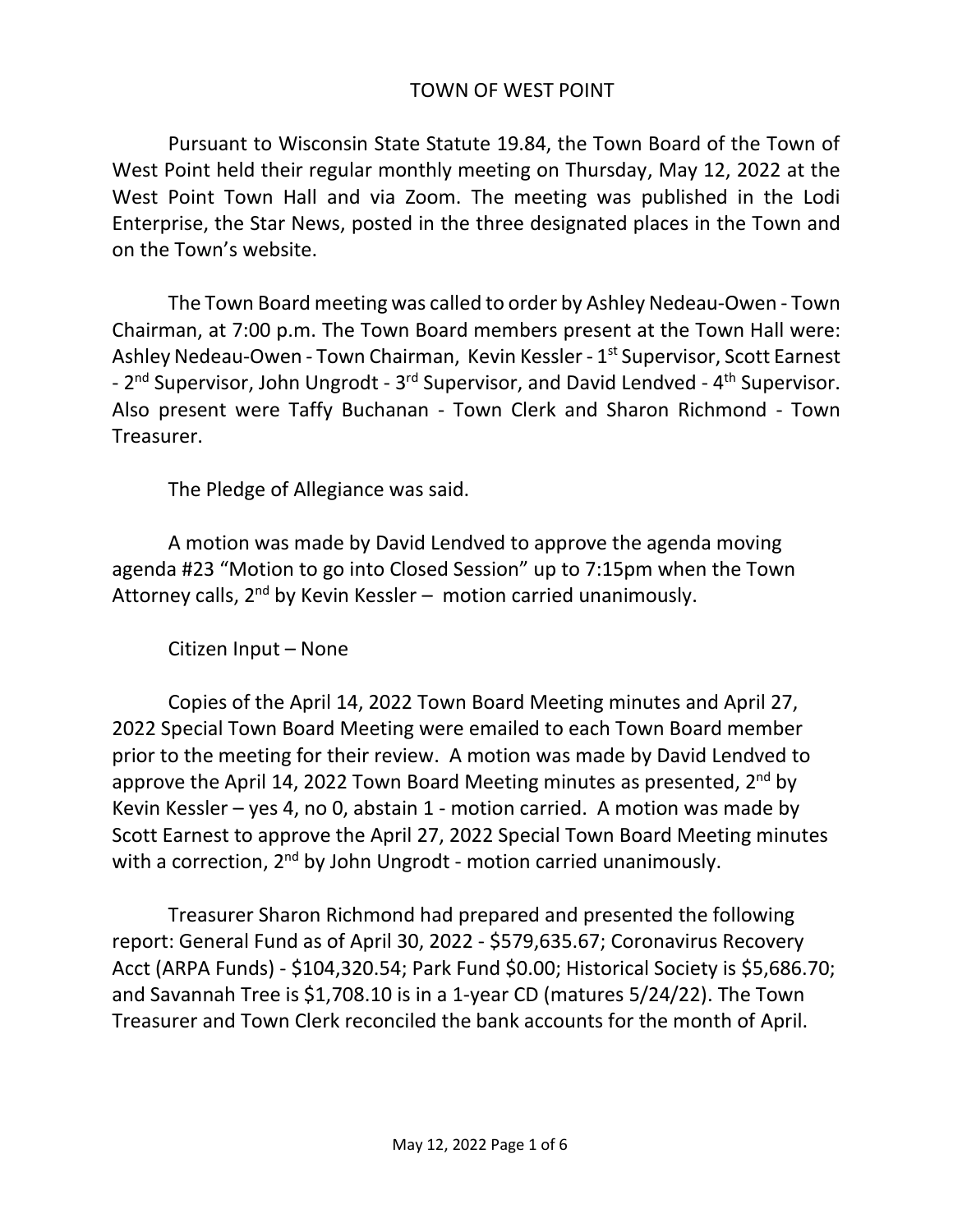A motion was made by Kevin Kessler to authorize the opening of a money market account for the "financial surety" for the Shifflet development off of Unke Road,  $2^{nd}$  by Scott Earnest – motion carried unanimously.

The Savanah Tree Fund CD which was set up for the four lots on Four Season Lane is set to renew on May 24, 2022. The CD had \$1708.10 but the Town reimbursed Kevin Kessler \$553.00 for trees which he planted on his lot on Four Season Lane. The amount to be renewed is \$1,155.10. A motion was made by David Lendved to approve renewal of the CD,  $2^{nd}$  by Ashley Nedeau-Owen – motion carried unanimously.

A motion was made by Kevin Kessler to go into Closed Session for Potential for Litigation Regarding Current Easement for Stokes per Wis. Stat. 19.85 (1)(g) Conferring with legal counsel for the governmental body who is rendering oral or written advice concerning strategy to be adopted by the body with respect to litigation in which it is or is likely to become involved, and to include Darrell Lehman and the Town Clerk in the Closed Session, 2<sup>nd</sup> by David Lendved. Roll call vote was taken: Kevin Kessler – yes, Scott Earnest – yes, John Ungrodt – yes, David Lendved – yes, and Ashley Nedeau-Owen – yes. Motion carried unanimously.

Closed Session was held.

A motion was made by Kevin Kessler to reconvene to open session,  $2^{nd}$  by Scott Earnest – motion carried unanimously.

No action was taken regarding items discussed in closed session.

The Sauk Fire District purchased a new ladder truck with an anticipated delivery date of June 2022. The Town of West Point's portion of the cost is \$164,287.38, which will be due when the delivery date is confirmed. The Sauk Fire District will send an invoice. A motion was made by David Lendved to authorize the borrowing of \$164,287.38 from the Bank of Prairie du Sac to pay for the Town of West Point's portion of the ladder truck with the annual loan payment not to exceed \$30,700.00 per year,  $2^{nd}$  by Scott Earnest – motion carried unanimously.

Correspondence – Wisconsin DNR sent a letter requesting the Town fill out "Self-Inspection Form 8700-387" for the grant the Town received for the Ferry Landing Fishing Pier by May 26, 2022. The Town Clerk received an updated notice from Roberta Arnold about concerns she had about the Town of Lodi. Marcus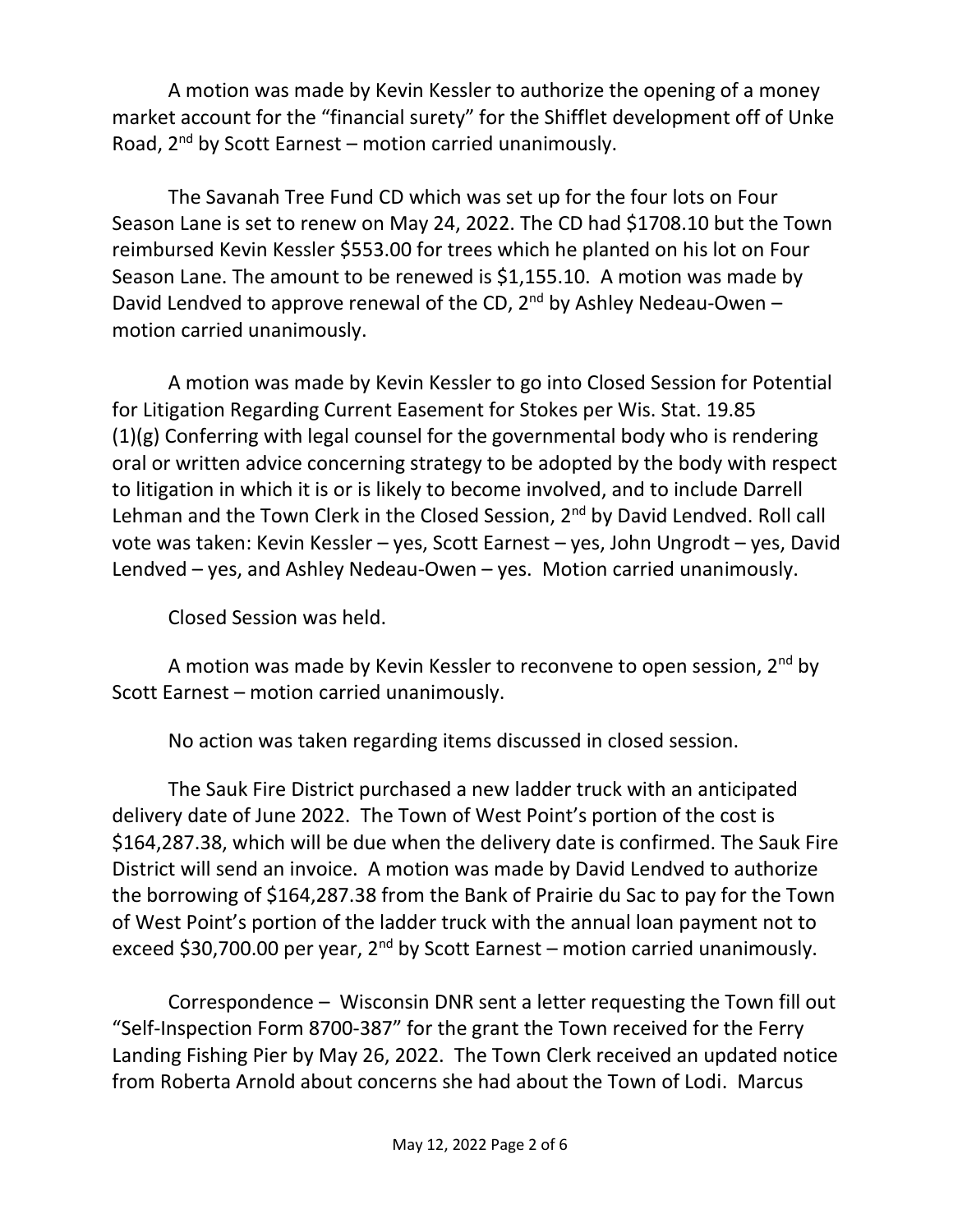Bentley sent an email regarding the promenade and the meeting being held on June 23, 2022 at the Town Hall. An email was received by Richard Lahti asking when his neighbor would be taking out the culvert in the drainage ditch.

The bills were reviewed by each town board member prior to the town board meeting. A copy of the bills, deposits, and budget for 2022 were given to each town board member for their information. A motion was made by Kevin Kessler to approve to pay the bills as presented,  $2^{nd}$  David Lendved – motion carried unanimously.

A Certified Survey Map for property currently owned by Mary J Thompson Revocable Trust, Lydia L O'Brien Revocable Trust & Marjorie Quam was presented for review. There are 4 development rights associated with their parcels. The parcels being restricted from future development would be Parcels #11040-618, #11040-619.02, #11040-620.02, #11040-621, #11040-635.02, #11040-636.01, and #11040-637. The parcel where all 4 development rights are to be assigned is #11040-634, that includes the 1 development right for the existing residence. A motion was made by Kevin Kessler to approve the CSM with the deed covenants as presented,  $2^{nd}$  by Scott Earnest – motion carried unanimously.

There were not any "operator licenses" to approve.

Reports:

Columbia County Report – Doug Richmond reported the County Board had a meeting for reorganization of the standing committees and to amend 5 standing rules. He also stated Health & Human Services reported Columbia County had 24 drug overdose deaths in 2021 and has already had 9 this year.

Lodi Fire Commission – David Lendved reported they had a meeting April 20, 2022 and they are anticipating delivery of Unit 11 on May 17, 2022. The LAFD plans to hold an "open house" after the truck is delivered.

 Sauk Fire District – David Lendved stated they will hold a meeting on May 18, 2022 and will go over the "draft" IGA and by-laws which were distributed.

Sauk Prairie Ambulance – no report

Lodi EMS Commission – no report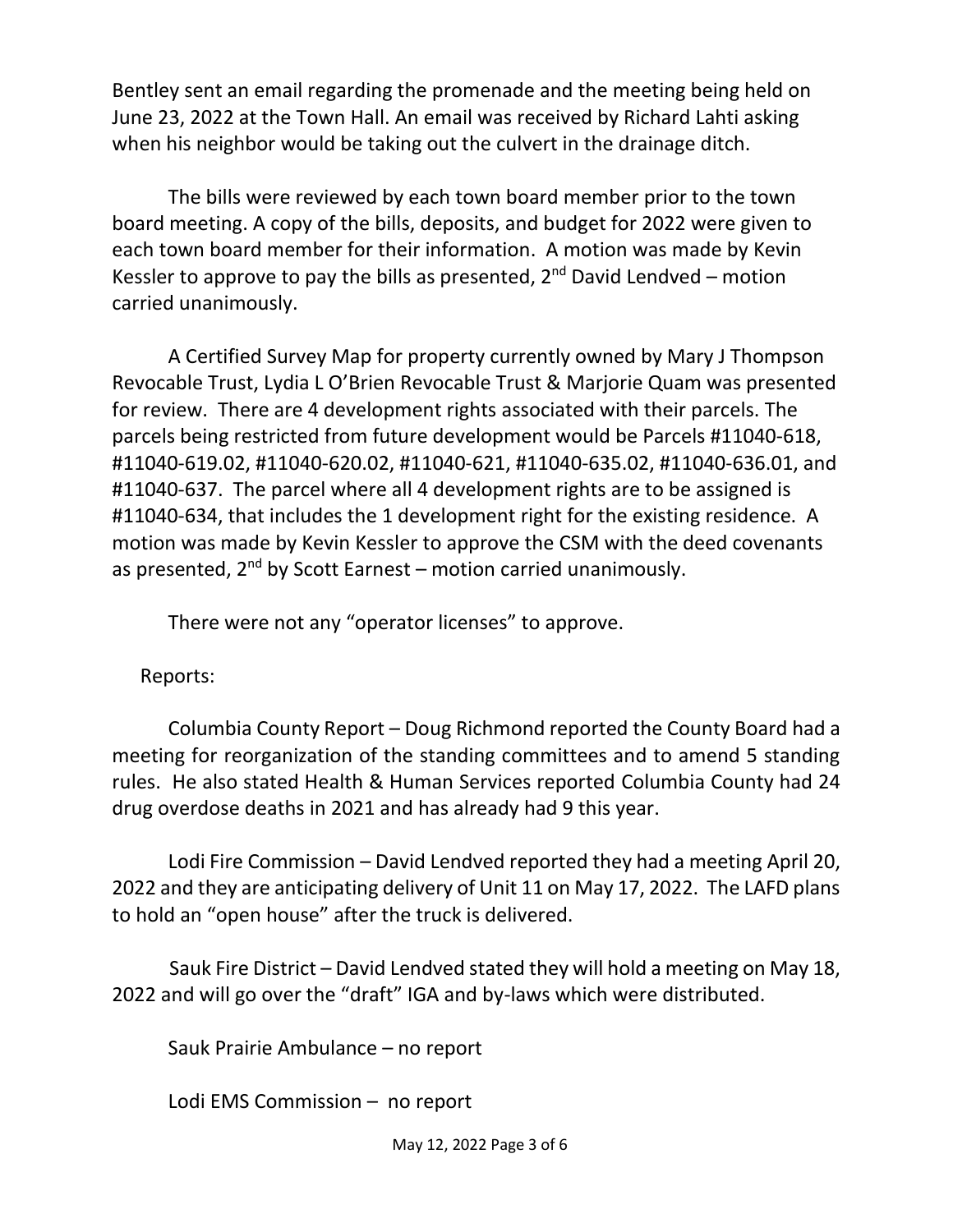Plan Commission – Kevin Kessler reported they discussed the Thompson /O'Brien/ Quam CSM and recommended approval conditional upon receiving deed covenants approved by the Town Attorney before the Town Board meeting.

 Transfer Site Report – Ashley Nedeau-Owen reported the construction dumpster was full by 9:30am at the Transfer Site.

Park & Open Space Committee – no report

Broadband Committee – no report

Fish, Crystal, and Mud Lake District/Pumping – no report

The Town Engineer spoke with Columbia County and they said they would be getting a sweeper and they would let the Town of West Point know when they would be at the Selwood subdivision to sweep. The Board said they would like to give the residents a notice so if they wanted to the residents could rake the gravel that is in their lawns into the road to be swept up. When the County informs the Town of West Point, the Clerk will put a notice on the Town website and send an email to the Selwood Property Owners Association.

Jeanne Hovey, W13168 Cecile Circle, said the drainage ditch that is on her property is caving in and needs to be fixed. According to the Declarations of Covenants that she has, the Town is responsible for fixing it. The Town Clerk found 3 different drainage easement agreements for that development, but could not figure out which drainage easement agreement is for the drainage ditch on her property. Two of the drainage easements state the Town is not responsible for maintenance and one says the Town is responsible. Before the next meeting the Town Clerk will check with the Register of Deeds about the agreements filed to see if parcel numbers are on those, so the Town Board will know what drainage easement agreement to follow. The Town Engineer will go look at the property and give the Board and land owner possible solutions to fix it.

On April 27, 2022 the Town Board and Town Engineer, Andy Zimmer, held a "Town Road Tour" where they looked at all the Town roads in West Point. The Town Engineer made notes about issues on each of the roads. Andy Zimmer will give a list of issues to Columbia County Highway to work on, like potholes and shouldering and other smaller maintenance issues. The Town Board asked Andy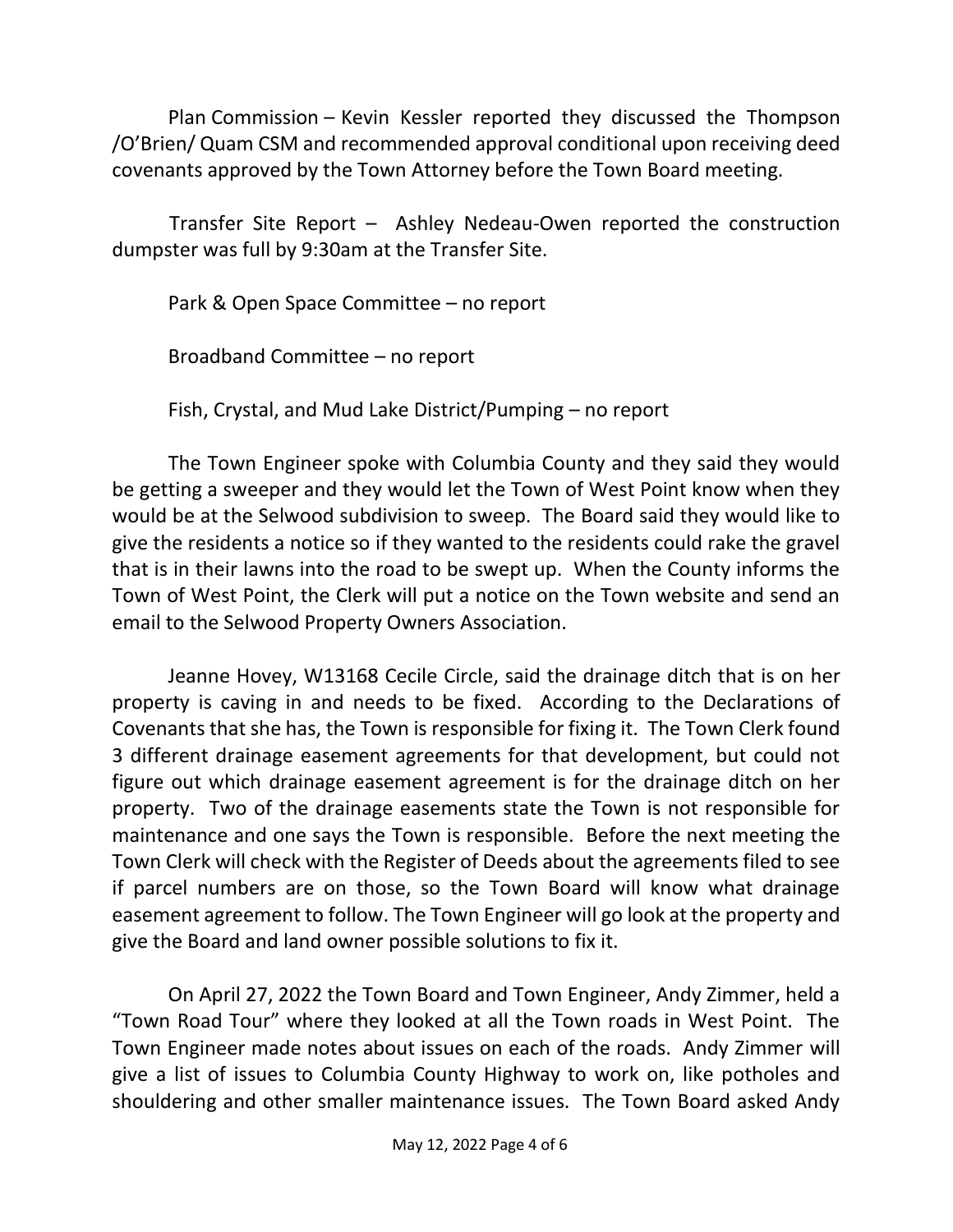Zimmer to put a list together prioritizing road projects for the Town from sealcoating to major pavement improvements.

Richard Lahti, W14231 Selwood Road, called and emailed the Town Board members asking for a date as to when his neighbor has to have the culvert removed. The Town Board did not set a date but they did ask the Town Chairman to contact Duane Larson, W14185 West Point Drive, by telephone to remind him that at the October 2021 meeting he agreed to remove the culvert by spring.

The Town has been looking into different engineering firms. Last month 3 engineering firms came to the meeting and gave presentations to the Town Board. MSA was not able to give a presentation last month, so they presented at this meeting. The Town Board did not take any action.

The Town Chair wrote a resolution thanking the Sauk Fire District for conducting the prescribed burn at Ryan Park.

"Commission Appointments – Plan Commission & Historical Commission" was postponed.

The Town Chair received a request from a group asking the Town to put a link to their website on our website. The Town does not add any links that are nongovernmental.

In February the Clerk received a letter from Leave It To Me Cleaning Service stating the rates for cleaning the Town Hall will be raised starting March  $1<sup>st</sup>$ , 2022. A motion was made by Kevin Kessler to accept the rate increase for the cleaning cost,  $2^{nd}$  by David Lendved – motion carried unanimously.

"Impact Fees" was postponed.

"Revisions to Chapter 8 Building Code" was postponed.

The next regular town board meeting will be on Thursday, June 9, 2022, at 7:00pm, on the agenda is: Town roads, Cecile Circle drainage easements, liquor/ beer / beverage / cigarette / and operator licenses, Commission & committee appointments, contract for engineering services, impact fees, Chapter 8 revisions, and any other business that can be legally added to the agenda.